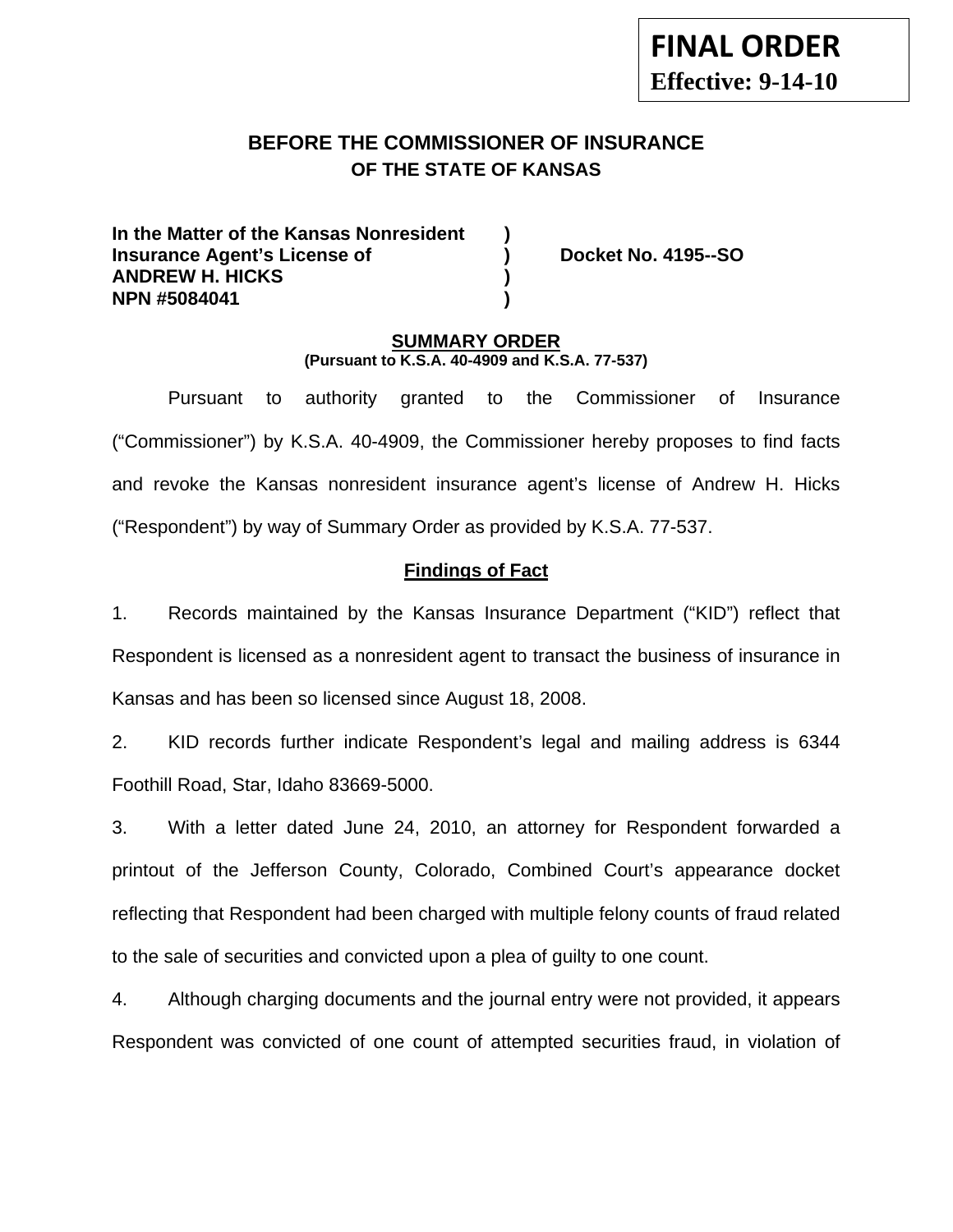C.R.S. 11-51-501(1)(b), sentenced on May 24, 2010, to two years in the custody of the Jefferson County Jail on work release, and ordered to pay \$318,000.00 in restitution.

5. An inquiry was mailed to Respondent at his address of record on July 14, 2010, and returned as undeliverable by the postal service on July 21, 2010.

6. Further investigation indicated Respondent could be served by mail at the Jefferson County Jail by addressing correspondence PO Box 16700, Golden, CO 80402-6700, and the inquiry was mailed to that address and not returned.

7. To date, Respondent has not replied.

## **Applicable Law**

8. K.S.A. 40-4909(a) provides, in relevant part:

"The commissioner may deny, suspend, revoke or refuse renewal of any license issued under this act if the commissioner finds that the applicant or license holder has

(2) Violated: (A) Any provision of chapter 40 of the Kansas Statutes Annotated, and amendments thereto, or any rule and regulation promulgated thereunder; . . .

(6) Been convicted of a misdemeanor or felony . . .

(8) Used any fraudulent, coercive, or dishonest practice, or demonstrated any incompetence, untrustworthiness, or financial irresponsibility in the conduct of business in this state or elsewhere. . . ." K.S.A. 40-4909(a).

9. C.R.S. 11-51-510(1) provides, "It is unlawful for any person, in connection with the offer, sale, or purchase of any security, directly or indirectly . . . (b) To make any untrue statement of a material fact or to omit to state a material fact necessary in order to make the statements made, in the light of the circumstances under which they are made, not misleading." C.R.S. 11-51-510(1)(b).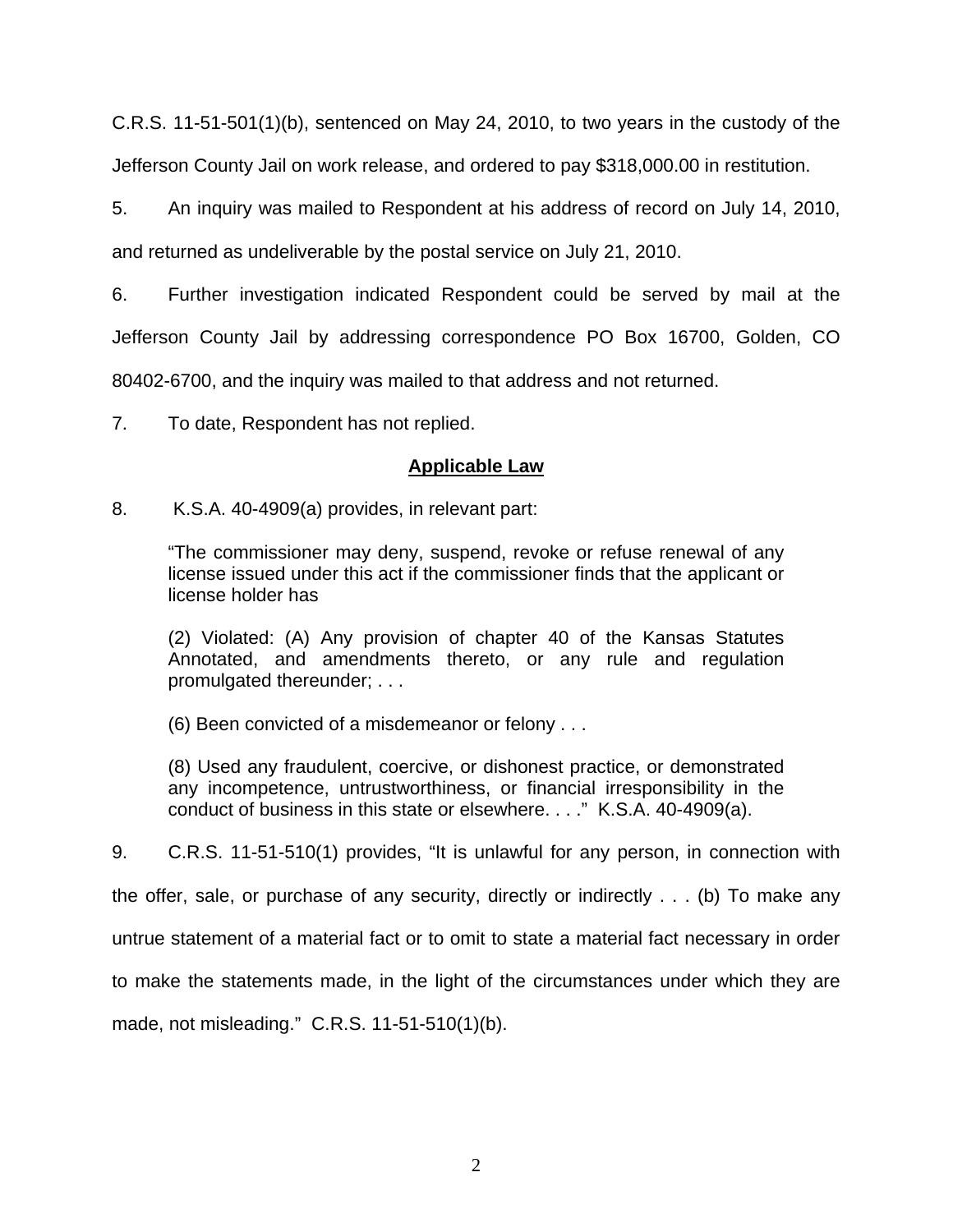10. In addition, the Commissioner may revoke any license issued under the Insurance Agents Licensing Act if the Commissioner finds that the interests of the insurer or the insurable interests of the public are not properly served under such license. K.S.A. 40-4909(b).

#### **Conclusions of Law**

11. The Commissioner has jurisdiction over Respondent as well as the subject matter of this proceeding, and such proceeding is held in the public interest.

12. The Commissioner finds, based on the facts contained in paragraphs 5 and 6, that Respondent's license may be revoked pursuant to K.S.A. 40-4909(a)(2)(A) because Respondent failed to notify KID of a change of address within 30 days.

13. The Commissioner finds, based on the facts contained in paragraphs 3 and 4, that Respondent's license may be revoked pursuant to K.S.A. 40-4909(a)(6) because Respondent has been convicted of a felony.

14. The Commissioner finds, based on the elements of the crime of conviction, that Respondent's license may be revoked pursuant to K.S.A. 40-4909(a)(8) because Respondent has used fraudulent or dishonest practices in the conduct of business.

15. Based on the foregoing findings, the Commissioner concludes that sufficient grounds exist for the revocation of Respondent's insurance agent's license pursuant to K.S.A. 40-4909(a).

16. The Commissioner further concludes Respondent's license may be revoked pursuant to K.S.A. 40-4909(b) because such license is not properly serving the interests of the insurer and the insurable interests of the public.

3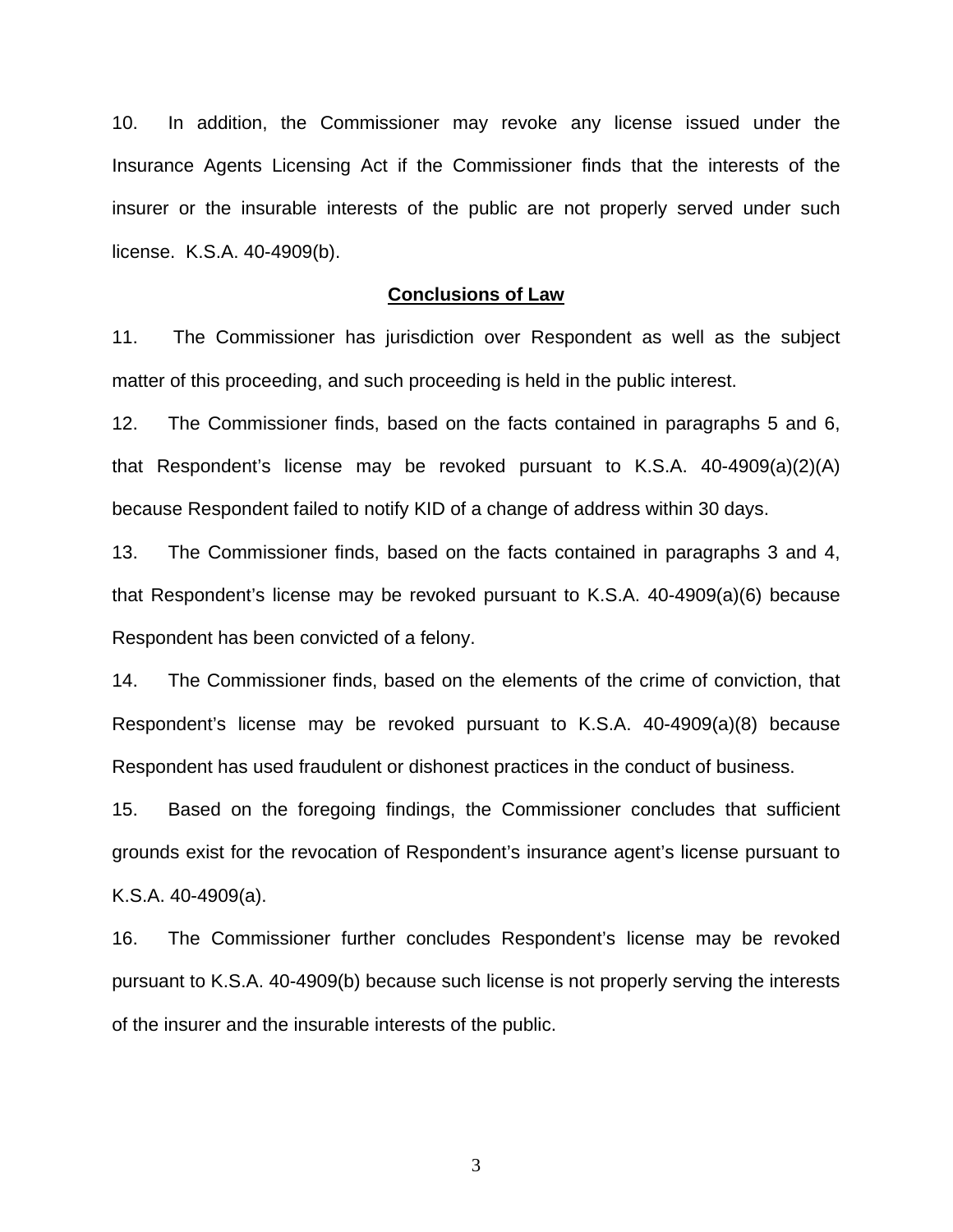17. Based on the facts and circumstances set forth herein, it appears that the use of summary proceedings in this matter is appropriate, in accordance with the provisions set forth in K.S.A. 77-537(a), in that the use of summary proceedings does not violate any provision of the law, the protection of the public interest does not require the KID to give notice and opportunity to participate to persons other than Respondents, and after investigation, KID believes in good faith that the allegations will be supported to the applicable standard of proof.

 **IT IS THEREFORE ORDERED BY THE COMMISSIONER OF INSURANCE THAT** the Kansas resident insurance agent's license of **ANDREW H. HICKS** is hereby **REVOKED. It is further ordered,** that **ANDREW H. HICKS** shall **CEASE and DESIST** from the sale, solicitation, or negotiation of insurance and/or receiving compensation deriving from the sale, solicitation, or negotiation of insurance conducted on and after the effective date of this order.

## **IT IS SO ORDERED THIS \_\_25th\_\_ DAY OF AUGUST 2010, IN THE CITY OF TOPEKA, COUNTY OF SHAWNEE, STATE OF KANSAS.**



 \_/s/ Sandy Praeger\_\_\_\_\_\_\_\_\_\_\_\_\_\_\_\_ Sandy Praeger Commissioner of Insurance

/s/ John W. Campbell John W. Campbell General Counsel